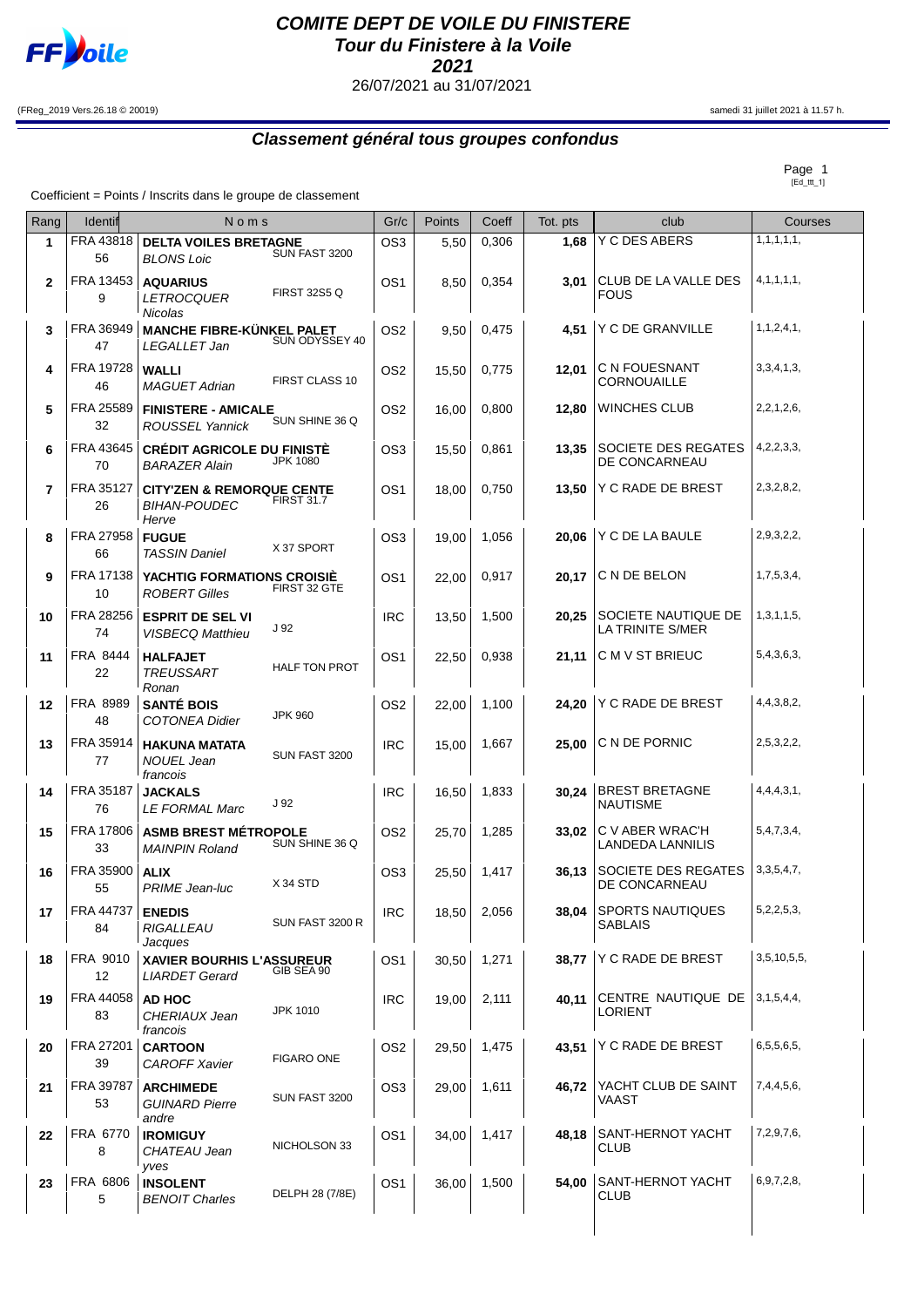## **Classement général tous groupes confondus**

Coefficient = Points / Inscrits dans le groupe de classement

| Rang | Identif                | Noms                                                    |                       | Gr/c            | Points | Coeff | Tot. pts | club                                          | Courses             |
|------|------------------------|---------------------------------------------------------|-----------------------|-----------------|--------|-------|----------|-----------------------------------------------|---------------------|
| 24   | FRA 25593<br>24        | SUPER U BREST KÉRÉDERN ET<br><b>SIMON Xavier</b>        | <b>FIRST 31.7</b>     | OS1             | 37,50  | 1,563 | 58,61    | <b>BREST BRETAGNE</b><br><b>NAUTISME</b>      | 8,6,4,9,7,          |
| 25   | FRA 17979<br>3         | <b>BOTHOREL CITROËN</b><br><b>BODENES Antoine</b>       | GIBSEA 80 PLUS        | OS1             | 42,50  | 1,771 | 75,27    | C V ABER WRAC'H<br><b>LANDEDA LANNILIS</b>    | 9,10,6,4,9,         |
| 26   | FRA 33213<br>57        | <b>PYAXARAM</b><br>PILLAIN Pierre<br>vves               | <b>SELECTION</b>      | OS3             | 40,00  | 2,222 | 88,88    | Y C RADE DE BREST                             | 6,8,12,8,4,         |
| 27   | FRA 27036<br>40        | <b>UNIV-NANTES</b><br><b>ANSQUER</b><br>Maxence         | <b>FIGARO ONE</b>     | OS <sub>2</sub> | 45,50  | 2,275 | 103.51   | A P C C NANTES                                | 7,8,8,9,9,          |
| 28   | FRA 34966<br>59        | <b>J BOX</b><br><b>GOUIN Antoine</b>                    | J 109 OD              | OS3             | 43,50  | 2,417 |          | 105,14   C N DE PORNIC                        | 5,5,6,11,11,        |
| 29   | FRA 25696<br>23        | LA FERME DE SOUS LA VILLE -<br>PLUSQUELLEC<br>Yann      | <b>FIRST 31.7</b>     | OS1             | 52,00  | 2,167 | 112,68   | LOGUIVY CANOT CLUB<br><b>SECT VOILE</b>       | 10,8,8,11,10,       |
| 30   | FRA 37295<br>42        | <b>AMIRAL DE SIAM</b><br><b>SEZE Olivier</b>            | J 97                  | OS2             | 50,00  | 2,500 | 125,00   | REGATES DE ROYAN                              | 8, 11, 12, 7, 8,    |
| 31   | FRA 25608<br>37        | <b>NAZGUL</b><br><b>ESTABLE Patrick</b>                 | <b>DUFOUR 34 2003</b> | OS2             | 51,00  | 2,550 | 130,05   | Y C DE TREBEURDEN                             | 11,6,6,13,10,       |
| 32   | FRA 25515<br>61        | <b>VERONIKA</b><br><b>NADAUD Frederic</b>               | J 105                 | OS3             | 49,00  | 2,722 | 133,38   | S R PERROS GUIREC                             | 11,7,7,6,12,        |
| 33   | FRA 43817<br>43        | <b>JUBILATE</b><br><b>SANDRIN Xavier</b>                | J 97                  | OS2             | 54,50  | 2,725 | 148,51   | SOCIETE NAUTIQUE DE<br>LA TRINITE S/MER       | 12, 10, 11, 11, 7,  |
| 34   | <b>FRA 96J</b><br>78   | <b>MIRAGE</b><br><b>PONCHELET</b><br>Patrick            | J 111                 | OS3             | 53,50  | 2,972 | 159,00   | UNION NATIONALE<br>POUR LA COURSE AU<br>LARGE | 10,10,nc,7,5,       |
| 35   | FRA 15084<br>75        | <b>SYRIUS SOLAR INDUSTRY</b><br><b>BAUCHER Benoit</b>   | JOD 35                | <b>IRC</b>      | 38,00  | 4,222 | 160,44   | CANOT CLUB DE<br><b>PRIMEL</b>                | 7,8,8,6,6,          |
| 36   | FRA 38398<br>65        | <b>DUCKWALL POOLEY</b><br>ROUSSEAU Marc                 | FIRST 42S7 COU        | OS3             | 55,50  | 3,083 | 171,11   | YACHT CLUB<br><b>CROUESTY ARZON</b>           | 13,6,8,9,13,        |
| 37   | FRA28968<br>25         | <b>BRIZHENN 2</b><br><b>ROUDAUT</b><br>Catherine        | <b>FIRST 31.7</b>     | OS1             | 64,50  | 2,688 | 173,38   | SANT-HERNOT YACHT<br>CLUB                     | 11, 11, 12, 14, 11, |
| 38   | FRA 14920<br>44        | <b>ERDEREPOT</b><br><b>PILLONS Daniel</b>               | SUN FAST 36 Q F       | OS <sub>2</sub> | 59,50  | 2,975 | 177,01   | SPORT NAUTIQUE ET<br>PLAISANCE DU HAVRE       | 10, 14, 14, 5, 11,  |
| 39   | FRA 53268<br>79        | <b>JALABEANO</b><br>LE GRELLE<br>Maxence                | J92                   | <b>IRC</b>      | 40,00  | 4,444 | 177,76   | Y C DE DINARD                                 | 8,7,6,7,8,          |
| 40   | FRA 39253<br>27        | <b>CAPEFREI DEVOTEAM</b><br><b>MARGUIER</b><br>Timothee | <b>FIRST 31.7</b>     | OS <sub>1</sub> | 67,50  | 2,813 | 189,88   | SPORT NAUTIQUE ET<br>PLAISANCE DU HAVRE       | 12, 12, 11, 13, 13, |
| 41   | FRA 53053<br>63        | <b>AMARANTE 3</b><br><b>ALLAIN Jerome</b>               | <b>GRAND SOLEIL 3</b> | OS <sub>3</sub> | 58,50  | 3,250 |          | 190,13 Y C DE VAL ANDRE                       | 12, 13, 10, 10, 9,  |
| 42   | <b>FRA 9855</b><br>64  | <b>LET'S GO</b><br><b>LURTON Olivier</b>                | WASA 55 MOD           | OS3             | 60,00  | 3,333 | 199.98   | S N BAIE DE ST MALO                           | 15, 12, 9, 12, 8,   |
| 43   | FRA 38308<br>82        | <b>EHPAD SAINTE-BERNADETTE</b><br><b>PAUL Patrick</b>   | JPK 1010              | <b>IRC</b>      | 42,50  | 4,722 | 200,69   | <b>STE DES REGATES</b><br><b>ROCHELAISES</b>  | 6,6,9,8,9,          |
| 44   | <b>FRA 9603B</b><br>15 | <b>DEAR NANÉ</b><br>ALEXANDRE<br>Hugues                 | <b>TALMAPTO VIAN</b>  | OS <sub>1</sub> | 70,00  | 2,917 | 204,19   | S R DE COURSEULLES                            | 14, 14, 14, 10, 12, |
| 45   | FRA 03<br>81           | <b>UPSET</b><br><b>LEGRELLE</b><br>Hugues               | <b>FIGARO BENETE</b>  | <b>IRC</b>      | 44,50  | 4,944 | 220,01   | SOCIETE NAUTIQUE DE<br>LA TRINITE S/MER       | 9, 9, 7, 9, 7,      |
| 46   | FRA 27700<br>69        | <b>FELIX</b><br><b>DU BOUCHER</b><br>Henri              | <b>X40 STD</b>        | OS3             | 68,00  | 3,778 | 256,90   | SOCIETE NAUTIQUE DE<br>LA TRINITE S/MER       | 9,11,17,16,10,      |
| 47   | FRA 27550<br>49        | <b>ELMA</b><br><b>WILLAME Marc</b>                      | <b>JPK 960</b>        | OS2             | 72,00  | 3,600 | 259,20   | SPORT NAUTIQUE ET<br>PLAISANCE DU HAVRE       | 14, 9, 13, 18, 12,  |
| 48   | FRA 53248<br>35        | <b>D'FONCE</b><br><b>MORVAN Patrick</b>                 | DJANGO 8S             | OS2             | 75,50  | 3,775 | 285,01   | C N DE BELON                                  | 15, 16, 10, 12, 15, |